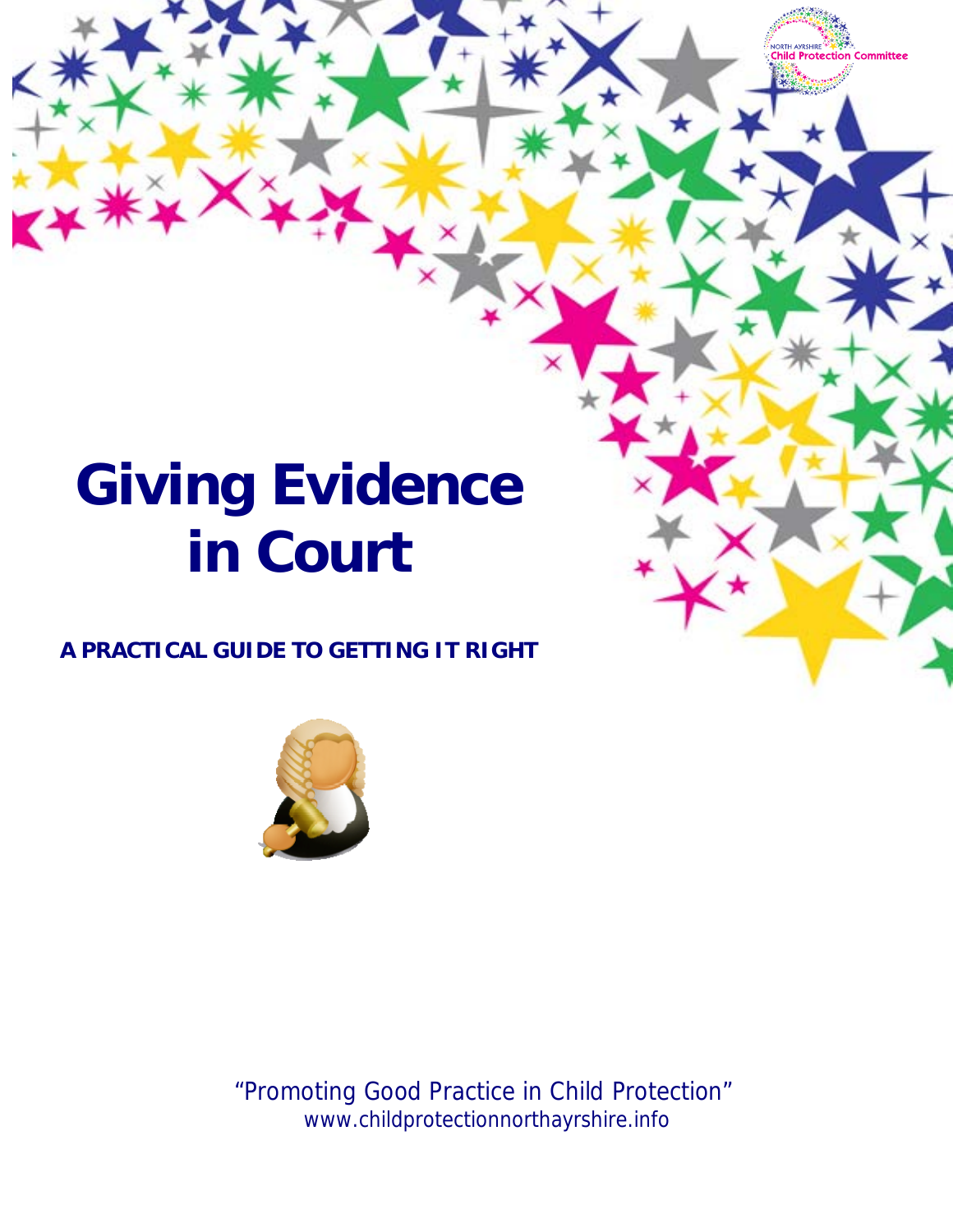**HOW TO PREPARE FOR GOING TO COURT**

A useful guide for professionals working in the field of Child Protection

# **GETTING A CITATION**

# • **KNOW WHY YOU ARE GIVING EVIDENCE AND FOR WHOM**

In both civil and criminal proceedings, any of the involved parties (i.e. pursuer, defender, Procurator Fiscal, the accused's defence counsel, Authority Reporter) can call witnesses. You may even be called to give evidence by the side opposing your views. You will receive a court citation, which is the summons sent to witnesses obligating them to appear in court. Please note it is not acceptable, thereafter to book holidays / days off. If you are aware that you may be called to give evidence in any forthcoming proceedings, it is worth notifying the relevant people of any annual leave you have planned.

## • **PREPARE FOR PRECOGNITION**

Opposing sides (criminal / civil) can interview each other's witnesses prior to attendance in Court, with the purpose of establishing the evidence witnesses are likely to give in Court. This is called precognition. Precognition agent or officer acting on behalf of any 'side' will arrange to take a statement.

Precognition statements are not admissible as evidence and you can't be cross-examined on them. It is worth noting that where there is more than one party involved (e.g. two parents are represented separately in a Children's Hearing Proof Case) you may be precognosed by multiple agents. It can be helpful to co-operate with agents and provide a precognition statement as, on occasion; this can assist in cases being settled out of court.

It is vital that you are adequately prepared for precognition and that you conduct yourself in a professional manner. It is worth remembering that the agent who precognoses you may later be cross-examining you in court and is unlikely to be as friendly as in your first encounter! Likewise, the Reporter will be better able to present Proof cases or Appeals if you have been able to provide clear and detailed information prior to a Court Hearing.

You should have your file accessible and well prepared before being precognosed. Make sure you are familiar with the content of your file.

## • **ENSURE YOUR FILES ARE UP-TO-DATE AND WELL ORGANISED**

Always remember that your file may be used as evidence in court, and that solicitors (and therefore families) can arrange to have unrestricted access to your files.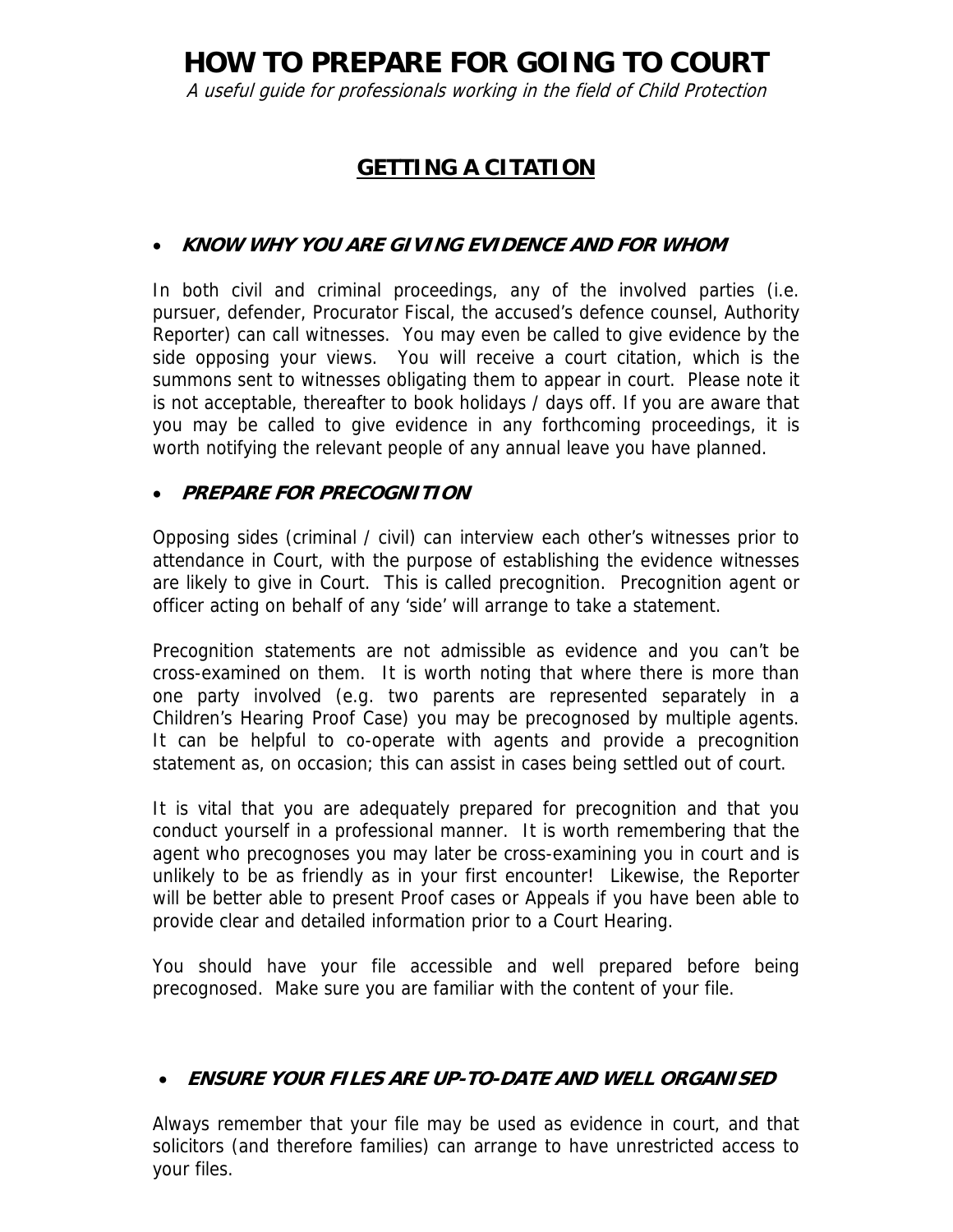It is essential that they are in order and that you know where to locate documents, case notes, letters etc.

Depending on the nature of the evidence you are giving, you may find it helpful to mark relevant documents with *post-it* tabs in order to be able to locate them.

It is worth noting that it is not acceptable to compile a summary report or notes to use in court. You are expected to rely on your knowledge of the case and to only use the original content of your file, with the court's permission, to assist you.

Your files may be requested by an agent by means of a court order. Evidence from them may then be used in court. If this is the case you should ensure that you copy any documents you will need to prepare to give evidence as you will not have access to your files thereafter.

If your files are not being used as evidence, it can be helpful to take them with you to court. You may not need to refer to them but if you do, a wellmarked file will prevent you from wasting court time searching for the relevant document. You should be aware that you may also be asked to speak to other people's records, as well as your own.

# • **FAMILIARISE YOURSELF WITH THE FILE**

Don't concentrate on trying to memorise dates but make sure that you have a sound knowledge of what decisions have been taken and why. Knowledge of the basic chronology of events as well as recalling significant incidents will be necessary.

You may be asked to account for your assessments and actions and therefore you may wish to think about any weaknesses in the case and how you might respond to being cross-examined about these.

## • **KNOW WHERE THE COURT IS**

Make sure you know which court you are to attend and allow plenty of time for your journey. Depending on which court you are required to attend, parking can be problematic. If unsure, make sure you visit beforehand to check out where you can park. A trip to Kilmarnock Sheriff Court will require to have plenty of loose change for the parking meters. It's worth paying for a few hours because once you're in the stand there's no hope of being excused to feed the meter!

# • **DRESS APPROPRIATELY**

It is suggested that people form an impression or opinion about someone within the first 90 seconds of meeting them. Once an impression has been formed people look for evidence to validate their impression. You want to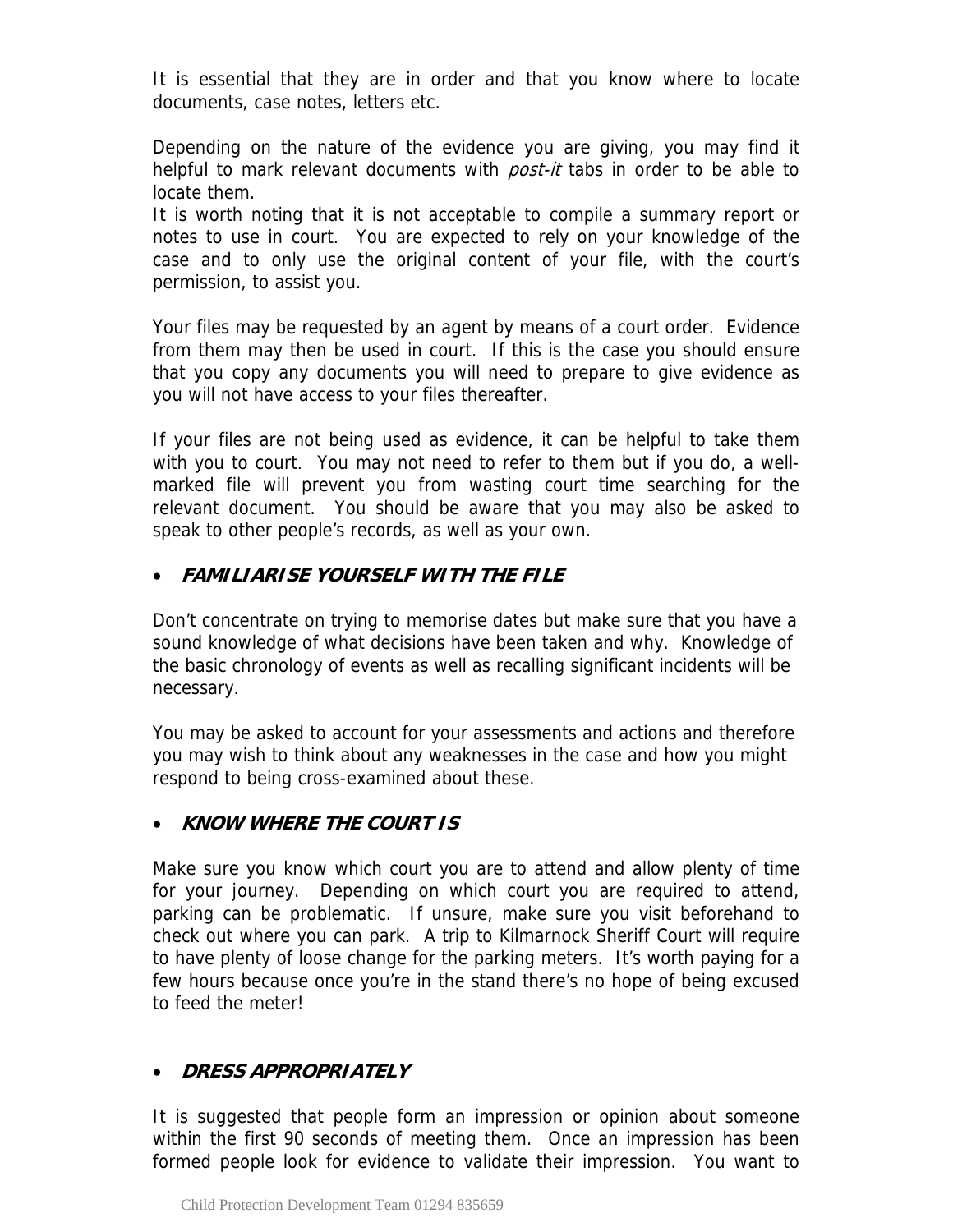appear as a professional and credible witness and the first impression you make will have a powerful effect on how you are perceived. If you want to create a positive and professional image you have to dress appropriately for court. It can be helpful to dress similarly to the other professionals who are in acting in court everyday.

# • **REHEARSE**

It can be extremely helpful to anticipate some of the questions you might be asked (particularly how a cross-examiner might try to undermine you evidence) and to mentally rehearse your responses. For example, a crossexaminer might attempt to suggest that your evidence is merely opinion and not fact, or that you are not qualified to make decisions about children because you are not a parent yourself.

# **RESILIENCE IN THE FACE OF ADVERSITY**

By far the most anxiety provoking aspect of giving evidence is the adversarial nature of being cross-examined. The job of the cross-examiner is to put his client's case and to try to discredit your evidence. Their role is not to establish the truth or so discover facts but to attempt to undermine your evidence. This will often also include attempts to undermine and discredit you as a professional witness.

Your resilience in the face of this adversity can be promoted by arming yourself with some of the following skills:

## • **ADDRESS THE SHERIFF**

Always address your answers to the Sheriff. You can do this by angling your feet towards the Sheriff the whole time you are in the witness stand. This means that you are forced to angle your body towards the questioner and will naturally return to face the Sheriff with your answer. This technique empowers you, the witness, in the following ways:

- You break eye contact with the questioner.
- You limit interruptions from the questioner.
- You send a non-verbal message to the questioner that you are an experienced witness and thereby lessen the potential for being intimidated or interrupted.
- You allow yourself time to compose yourself and answer any questions.
- You better enable the Sheriff / Jury to hear what you have to say.

Occasionally, you are required to give evidence in the Sheriff's Chambers and not in a traditional court setting and will be sitting at a table. This technique can still be applied.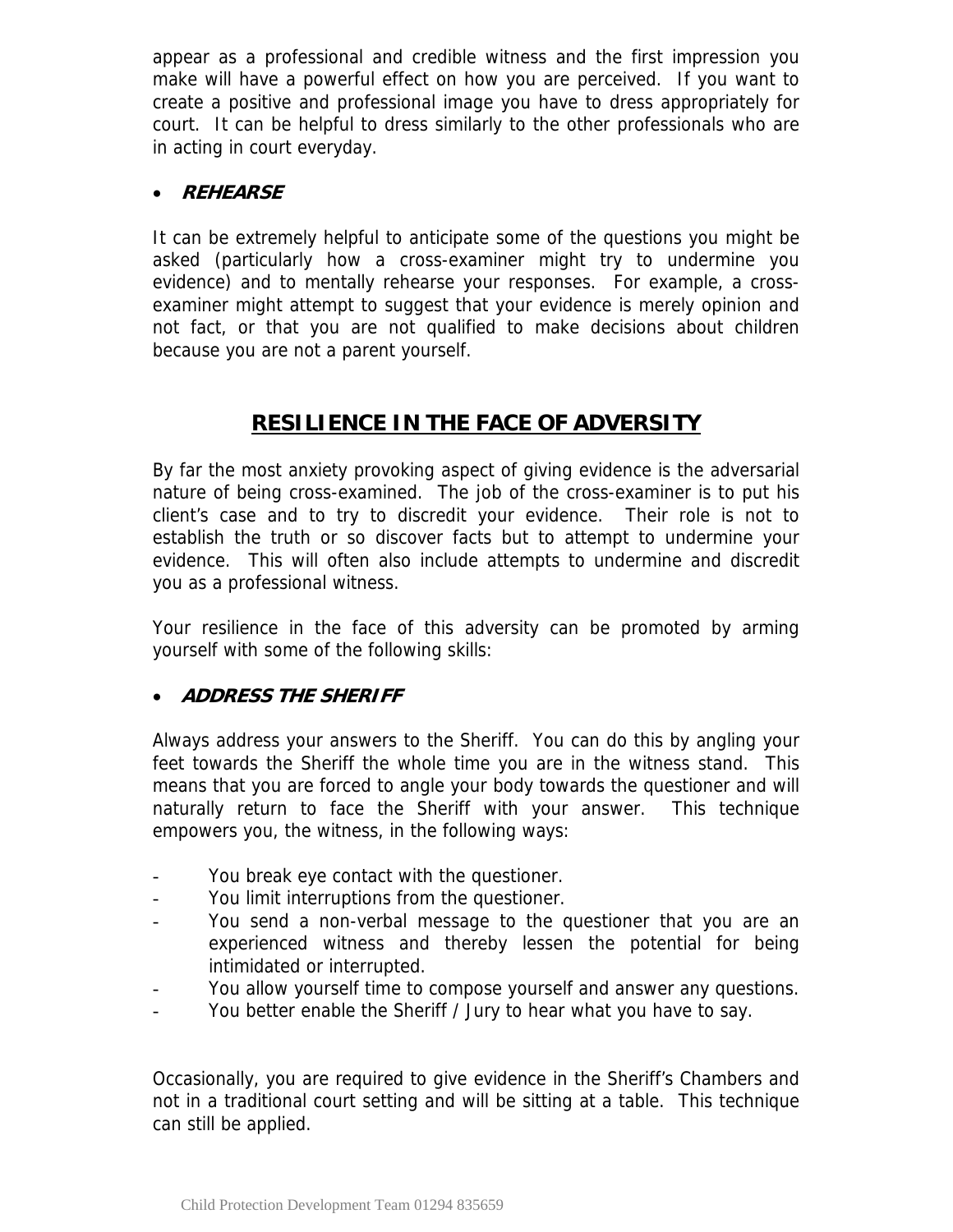# • **DON'T REACT EMOTIONALLY**

Cross-examiners will attempt to unnerve you and may try to get you to respond emotionally as this will undermine your professional credibility. It is of utmost importance that you maintain a professional calm. Cross-examiners may try to challenge your experience, your qualifications or your personal life e.g.

'You only qualified three months ago, is that correct?' 'You are only a Family Support Worker, not a Social Worker are you not?' 'You seem to know a lot about drug misuse – when did you last take drugs?'

They may make comparisons between you and other workers in the field or your superiors, e.g.

'Is it not true that the child's previous social worker did not find it necessary to remove the children from home under similar circumstances?'

'In the minute of the core group discussion your manager notes that this child appeared very well cared for, yet you claim that there is evidence of neglect. Is that still your opinion?'

Cross-examiners may also magnify the differences between professionals' assessments. The best way of dealing with this is to highlight the similarities of opinion, whilst acknowledging that there may be some differences.

They may attempt to show that you are personally biased in your opinion, asking questions such as:

'You believe that **anyone** who has a mental health difficulty can never be a good parent, do you?'

Is it extremely important that you remain calm and give professionally reasoned responses. Be clear and only answer the question that you've been asked. Try not to be defensive, as this will make you a less credible witness.

## • **USE YOUR VOICE**

You can use the intonation in your voice to draw attention to particular parts of your evidence which you believe are of particular importance. For example, using an emphatic voice intonation, combined with the use of the Sheriff's title (i.e. My Lord) can draw attention to points of note in your evidence.

For example, 'MY LORD, I believe this incident was crucial to the decision which was taken to remove this child from her mother's care'.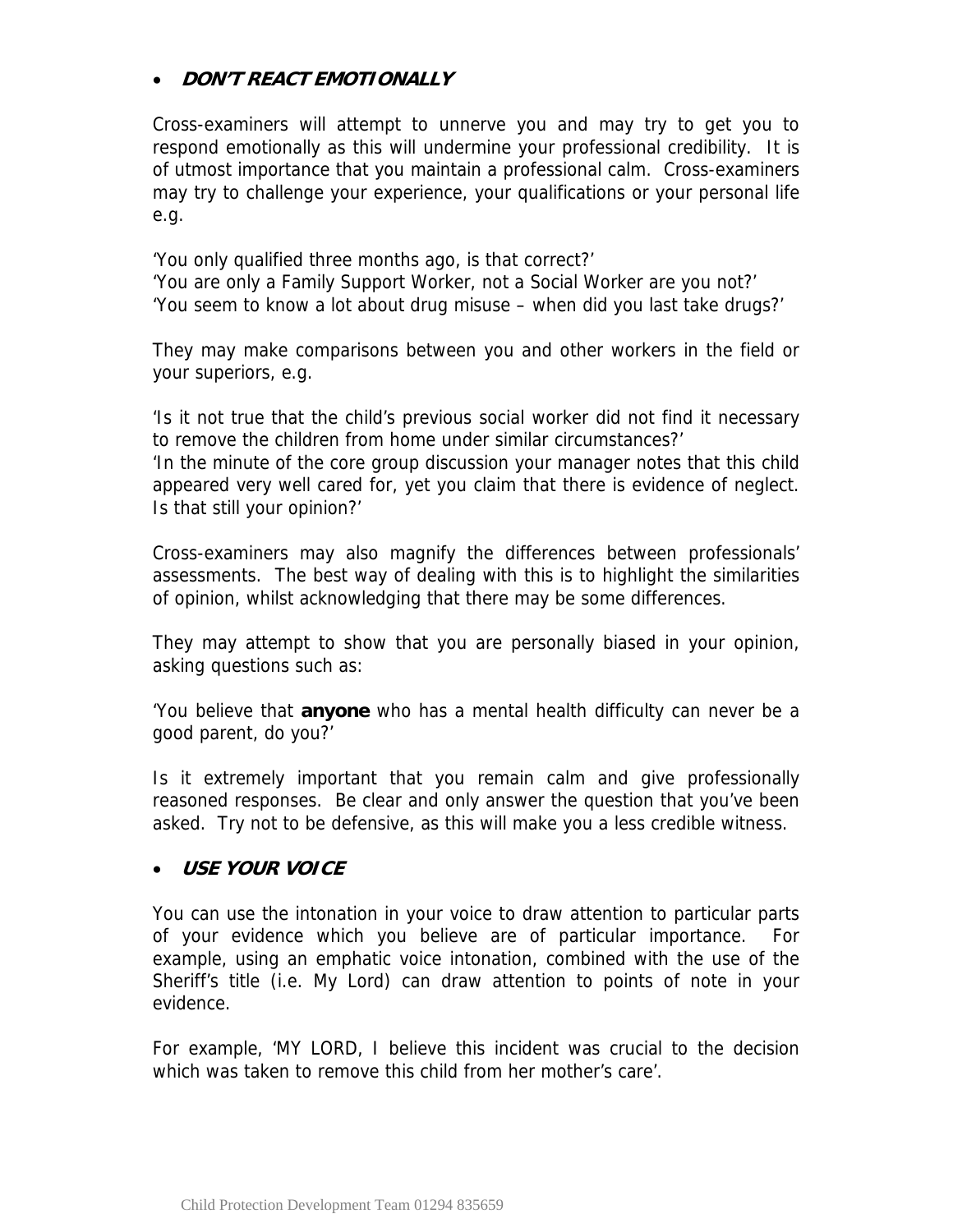# • **DON'T BE MANIPULATED BY 'YES' OR 'NO' QUESTIONS**

Cross-examiners can sometimes use very short closed questions which seem only to require 'yes' or 'no' answers. This technique is used to misrepresent your evidence by not allowing you to give a fuller account of a situation. If you have anticipated the path the lawyer is trying to lead you down, you can counter this by saying:

'My Lord, I can see it is being suggested that I am prejudiced against Mrs A because I was previously responsible for removing her children from her care, however, what I would say is that…'

The other effect of asking short questions is that the pace and aggression of the cross-examination can increase and you may not be as clear or as considered in your responses. It is important, as before, to remain calm and speak slowly and clearly. Taking a breath before answering can help keep control of the pace.

## • **DON'T BE UNDERMINED BY DISCREPANCIES IN YOUR EVIDENCE**

Solicitors may try to undermine you or make you look less credible by asking questions, which lead you into identifying a discrepancy in your evidence.

For example:

'Mr Potter, you have in front of you a report that you prepared for the Children's Hearing in June, is that correct'

'Yes' 'You have prepared this report in a professional manner?' 'Yes' '…And in a competent manner?' 'Yes' '….And you stand by what you have written in this report?' 'Yes' 'And yet in this report you state that you visited my client at home on  $21<sup>st</sup>$  April, when you have stated in the court today that you interviewed her on 23rd 'Um….er….????'

This technique can be very successful in its aim of flustering a witness and undermining their credibility. It can be helpful to admit minor inaccuracies, while alerting the court that you stand by the substance of your report: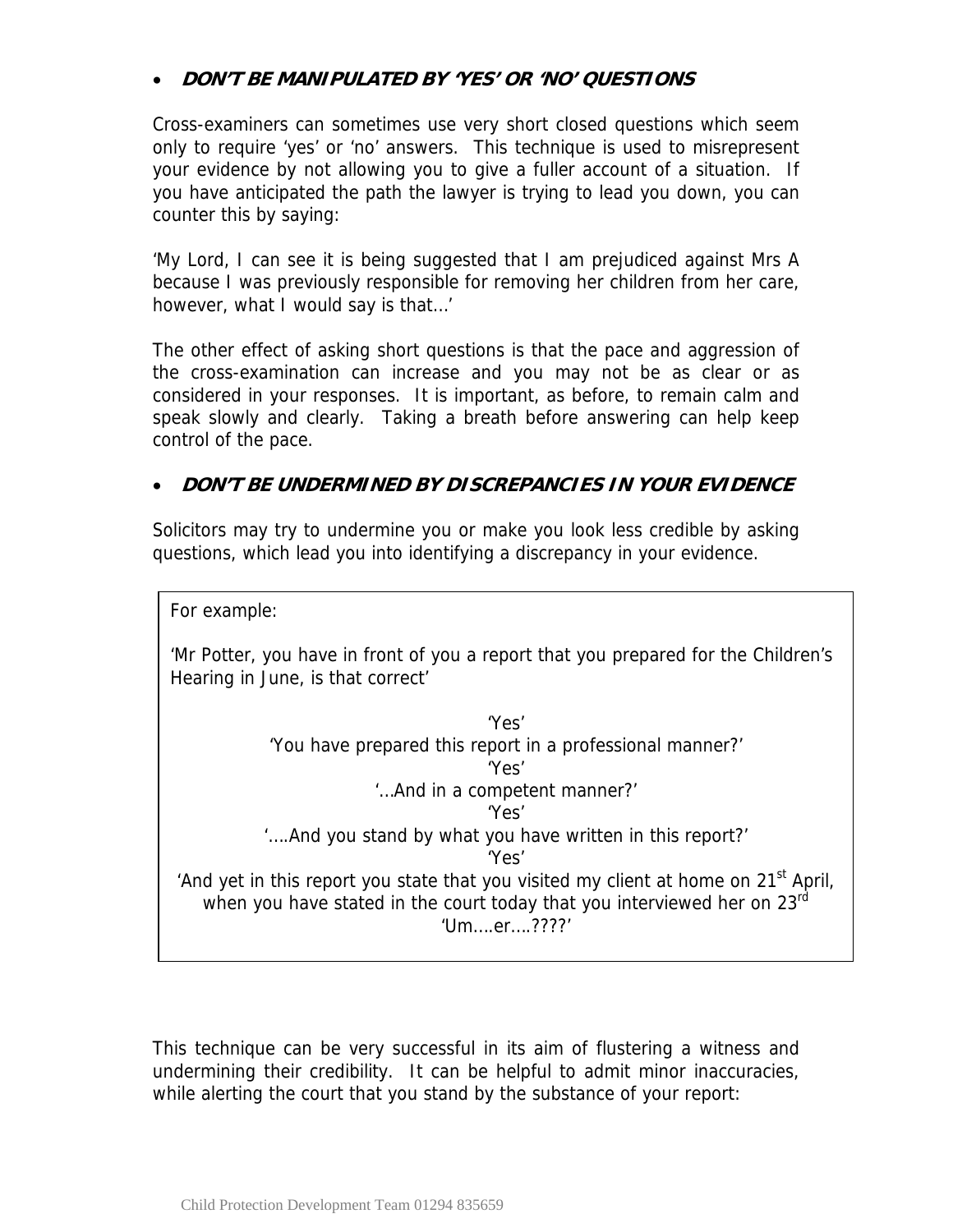'My Lord, it seems that I may have made a minor error within my report in relation to the date of that visit but I stand by the assessment I made at that time and the importance points I identified in my report'.

# • **DON'T BE DISARMED BY ATTEMPTS TO PROVIDE OTHER POSSIBILITIES TO EXPLAIN AWAY YOUR EVIDENCE**

A cross-examiner may try to get you to agree that there are other possibilities to explain away your evidence:

'You say that wee Jimmy was upset and behaved badly after contact with his mother because the contact was detrimental to his emotional well being. Would you not say that wee Jimmy was so upset because he misses his mother and does not want to leave her after contact?'

A straight 'no' risks making you look a bit arrogant and, without evidence to back up your opinion, you leave yourself open to further attack from the cross-examiner. A 'yes' answer, although you are agreeing that there is a possibility of alternative explanations, will allow the cross-examiner to tell the court that you have agreed that wee Jimmy misses his mum and is upset at her leaving.

The trick is to be open to the *possibility* of their explanation, while underlining the *probability* of yours:

'My Lord, although it is possible that wee Jimmy misses his mother and that this is what causes him to be upset, it is not very probable (or, it is improbable). There are several reasons for this and they are…'

# • **BACK-UP YOUR OPINION WITH FACTS**

You are entitled, as a professional, to give an opinion, but this should be based on fact. Your evidence will always be stronger, and more resilient in the face of scrutiny, if you give a clear unemotional account of facts. When you are giving an opinion, as professional witnesses will often be asked to do, ensure that you explain what facts you are taking into account:

'I have said that I do not think Mrs Smith has the parenting capacity to meet this young child's basic care needs. On one occasion when I visited the home I observed the child to be crying and complaining of hunger. I observed Mrs Smith to respond by shouting at the child. When I discussed this with Mrs Smith she admitted that the child had had nothing to eat since the previous evening at 4pm. The time of my visit was 3pm the next day. In addition, on another home visit….'

Your evidence is stronger when it is direct – from your observations or discussions. This account is also factual and detailed and it therefore less open to being misrepresented. If despite your best efforts, you can't explain your point adequately in response to being cross-examined, try not to worry. One of the purposes of re-examination is to allow for clarification of issues.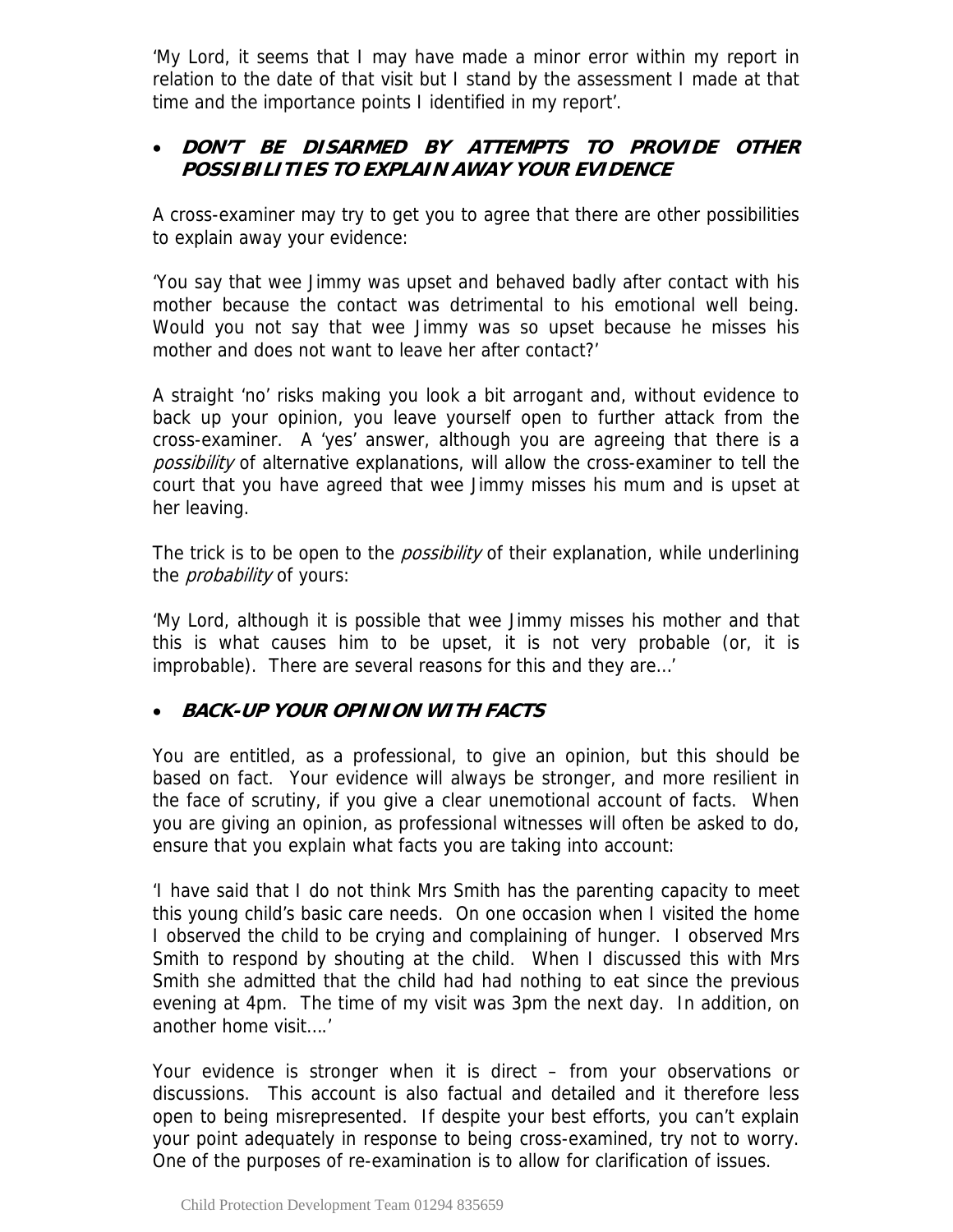# **AFTERWARDS…**

#### • **DE-BRIEF**

It can be of enormous benefit to 'de-brief' after giving evidence. Make sure you sit down with your manager or a close colleague as this can be helpful in thinking about your experience and can help you to de-stress. A difficult experience in court can have a huge impact on workers and it is important that you have the opportunity to reflect upon your experience and the feelings that it may have left you with. You can also think about how to improve on your witness skills.

## • **GET FEEDBACK**

Getting feedback – where possible – about your performance as a witness can build your confidence and can also remind you that the experience wasn't really quite as awful as you thought it might be!

# • **DON'T TALK TO OTHER WITNESSES WHILE THE CASE IS ONGOING**

It is worth remembering that, while the case is ongoing, you are not permitted to discuss your evidence with other witnesses or the Reporter. This also applies when your evidence is not all heard in one day and you have to be called to a further hearing. You should therefore be careful at lunchtime and at the end of the day not to be seen talking to other witnesses at all as you never know how this might be interpreted.

## • **REMEMBER THAT YOU ARE NOT SOLELY RESPONSIBLE FOR THE OUTCOME**

It is important to remember that you alone do not have responsibility for the outcome of the case. The court *needs* your evidence to enable it to come to a decision. You should think about the evidence you want the court to hear and prepare well for this.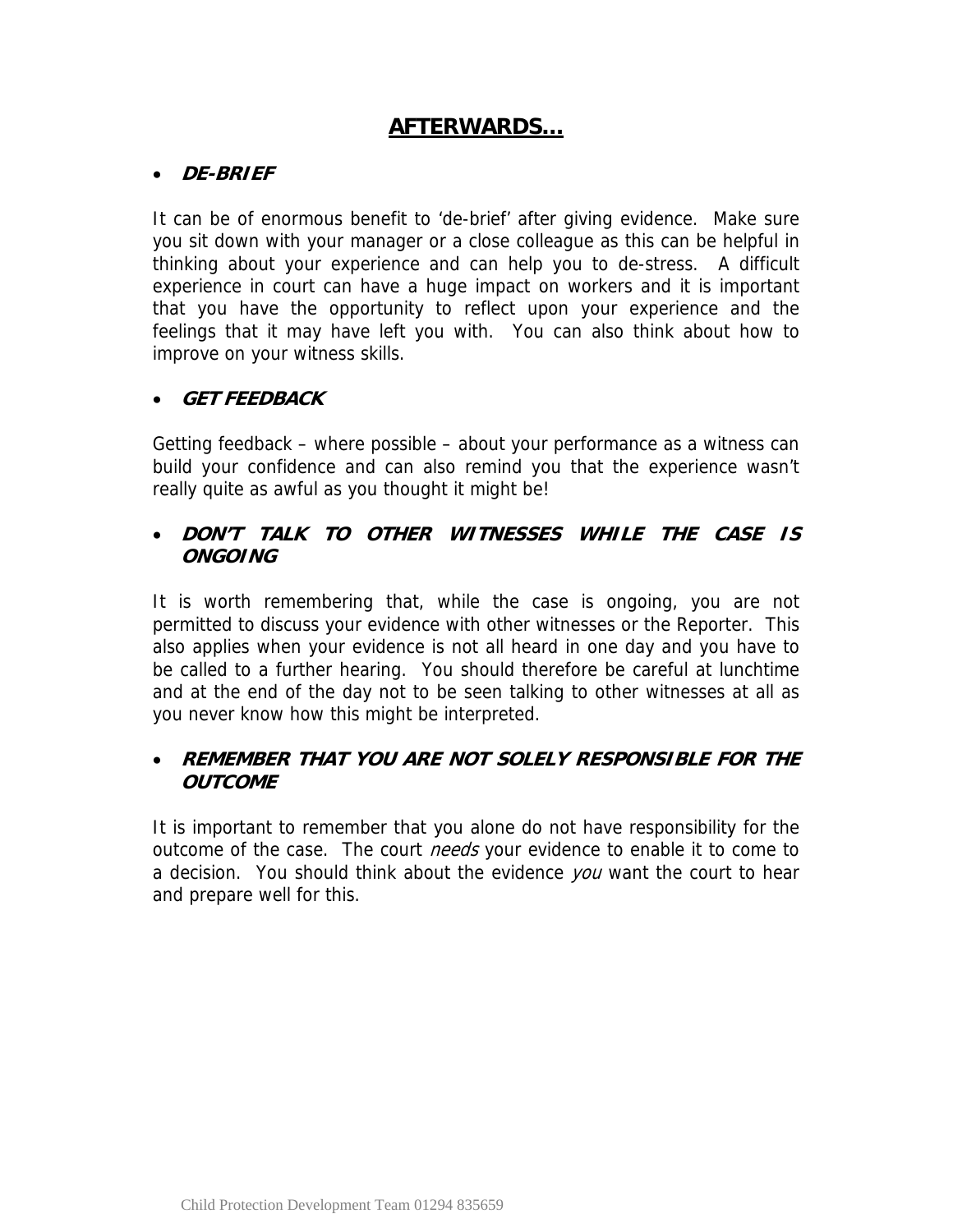# **QUICK GUIDE - TOPS TIPS FOR GOING TO COURT**

# • **ARRIVING**

Please arrive at the Sheriff Court at the stated time. Bring your citation with you and report to the Reception desk.

Staff will confirm your attendance with the Children's Reporter, Procurator Fiscal or legal Representative.

#### • **WAITING**

You will be asked to wait in the witness waiting room and will be kept informed of what is happening.

You will be told when you are required to give evidence or if you are no longer required.

• **OATH**

A court official will call your name when it is time to give evidence.

Once there the Sheriff will ask you to take the oath.

If you would prefer to promise solemnly to tell the truth, say to the Sheriff that you want to "Affirm".

You should stand to give evidence.



## • **QUESTIONS**

The first person to ask a question will be the Reporter, Procurator Fiscal or Legal Representative. You will be asked your name, address, age and occupation. You may be asked for your Child Protection Training you have completed. You will then be asked questions about the case.

You could then be asked questions by a lawyer representing the family or by a curator representing the child. Sometimes the Sheriff will ask you questions.

## • **ANSWERING**

You should listen carefully to what you are asked. You may be asked to refer to your contemporaneous notes.

Take your time answer, and say if you do not understand or cannot answer. It is your duty to answer all questions asked truthfully and accurately.